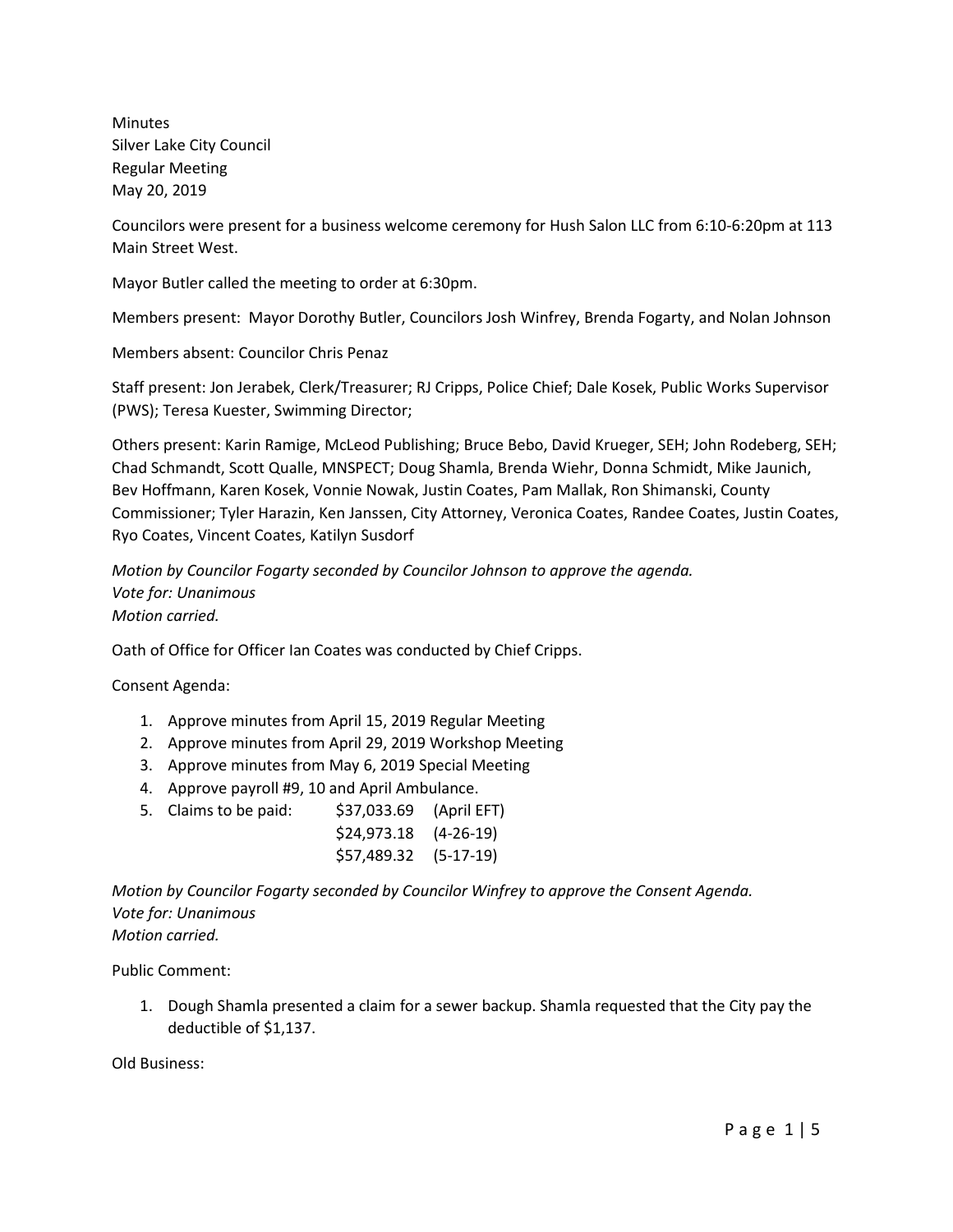- 1. SEH Capital Improvement Priority Discussion. John Rodeberg and David Krueger presented a capital improvement review and prioritizing survey/questionnaire for the Council to complete. A workshop will be scheduled to discuss the results.
- 2. Main Street Lots Update. Clerk Jerabek notified the Council that the Yates' are pursuing other opportunities at this time, and Mr. Posusta is currently on hold with his building project.
- 3. Thomas Ave One-Way. Resident not present to discuss turning Thomas Ave into a one-way street.
- 4. Multi-Unit Housing Certificate Review. Council reviewed the Multi-Unit Housing Certificate application for 104 Grove Ave S. MNSPECT completed an inspection and provided a list of items to be corrected. Concern was expressed over drug use at the property and the possibility of the building being contaminated.

*Motion by Councilor Fogarty seconded by Councilor Winfrey to deny the application for the Multi-Unit Housing Certificate for 104 Grove Ave S. Vote for: Unanimous Motion carried. Motion by Councilor Winfrey seconded by Councilor Fogarty to give the property until the June 17, 2019 meeting to complete necessary items. Vote for: Unanimous Motion carried.*

New Business:

- 1. MNSPECT Report. Scott Qualle was present to answer any questions on building inspections and permits in the City.
- 2. Request for Movies in the Park. On behalf of the Silver Lake Civics Association, Karen Kosek, Bev Hoffman and Vonnie Nowak presented an idea for an outdoor movie in the Veteran's Memorial Park. The Council discussed if permits were necessary and requested more information when dates were set.
- 3. Swimming Pool Information. Teresa Kuester presented options for updating and implementing policy at the Bruce Maresh Aquatic Center. The Council expressed concerns over guardian age and PCA specific instructions.
- 4. Resolution 19-09: Resolution Appointing Part-Time Seasonal Employees. *Motion by Councilor Winfrey seconded by Councilor Fogarty to approve Resolution 19-09. Vote for: Unanimous Motion carried.*
- 5. First Reading of Ordinance 93: An Ordinance Amending Chapter 9 Sections 5,6,8 and 10 of the Silver Lake Municipal Code Regarding Traffic, Parking, Motor Vehicles and Snow Removal Area. Updates included: clerical changes, including all current one-way streets in the city, and adding Section 11 Time-Limited Parking.
- 6. First Reading of Ordinance 94: An Ordinance Amending Chapter 11 Section 4 of the Silver Lake Municipal Code Regarding Municipal Liquor Store Dispensary. Updates included: reducing the work age requirement to 18 years of age, allowing for on/off-sale to be open on Sundays, and allowing minors to be in the establishment.
- 7. Recycling and Yard Waste at County Shop and Purchase Agreement. McLeod County Environmental Services removed the recycling containers located at the county shop in the city.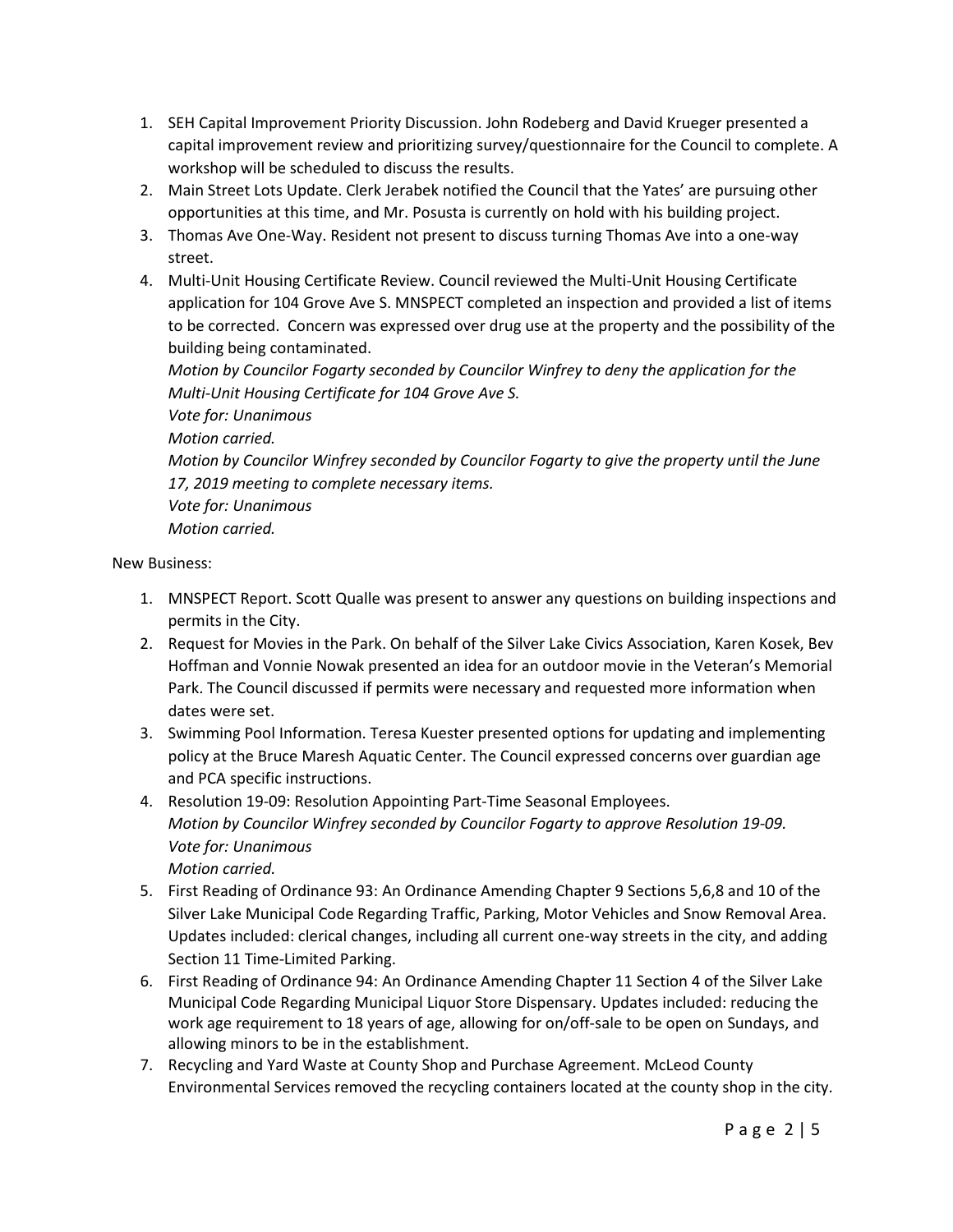The Council agreed that the containers were being abused and removal was necessary. The county is interested in options for securing the yard waste at the site. The Council reviewed the latest offer of a 14-year maintenance agreement on all county roads in the city for ownership of the county shop building and land. The maintenance would consist of sweeping streets and plowing snow.

*Motion by Councilor Johnson seconded by Councilor Winfrey to accept the offer of a 14-year maintenance agreement on all county roads located in the city for ownership of the building and land currently owned by McLeod County.* 

*Vote for: Unanimous Motion carried.*

Mayor Butler called for a brief recess at 8:33pm.

Mayor Butler called the meeting to order at 8:37pm.

Department Business:

- 1. Public Works Councilor Winfrey and PWS Kosek reported the following:
	- a. Request to purchase a 2000 Sterling tandem plow truck from NUSS Equipment for \$16,500. The truck was a trade-in from McLeod County. The box needs some repairs estimated at \$3,500. Kosek found a comparable truck online for \$27,000. *Motion by Councilor Winfrey seconded by Councilor Johnson to approve the purchase of the 2000 Sterling tandem from NUSS Equipment for \$16,500 plus tax and license. Vote for: Unanimous Motion carried.*
	- b. Cause of the pool leak has not been determined. An option would be to cap umbrella feature if leak was discovered there.
	- c. Looking into liquid chlorine pump instead of using pellets. This would be safer to use and would pay for itself within first year or two.
	- d. Lawn spraying on city property was underway.
	- e. New John Deere mower is in service.
	- f. Request to hire Clarence Mikolichek for part-time/seasonal maintenance. Personnel Committee approved on May 1, 2019. *Motion by Councilor Winfrey seconded by Councilor Johnson to approve Clarence Mikolichek as part-time maintenance worker at starting wage of \$13.37 per hour. Vote for: Unanimous Motion carried.*
	- g. Sweeping to continue and street patching to begin.
	- h. Sealcoating and crack filling issues discussed.
	- i. A new catch basin to assist with stormwater issues at Main St and Lane Ave would cost roughly \$11,000.
- 2. Public Safety Councilor Fogarty, Chief Cripps, and Fire Chief Kosek reported the following:
	- a. Fire Department
		- i. March-April fire calls were reviewed.
		- ii. Training on propane tank fire.
		- iii. Working toward hiring procedure completion.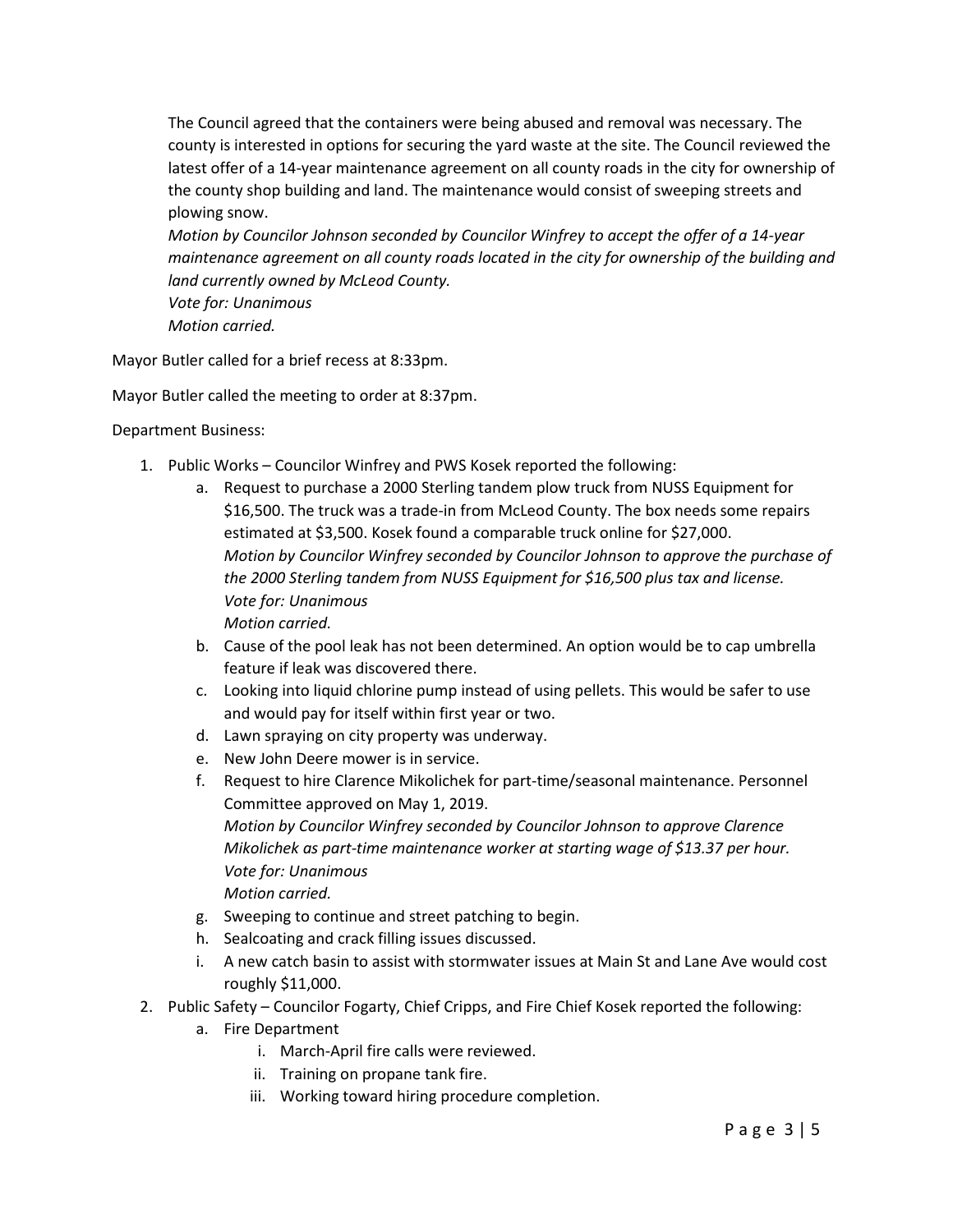- iv. Applying for DNR grant for used truck to replace Rescue 2.
- b. Ambulance Department
	- i. April run report was reviewed.
	- ii. New recruit has started ride-alongs. Other new recruit has obtained EMR, but not able to obtain EMT at this time.
	- iii. No open house to be held during EMS week due to lack of previous participation.
	- iv. Working with Fire Department to assist with driving ambulance.
- c. Police Department
	- i. Officer Coates first solo shift on May 2, 2019.
	- ii. Chief Cripps and Officer Coates attended critical incident/active shooter training.
	- iii. Arrests and call report reviewed.
	- iv. Six blight notices were issued.
- 3. Municipal Liquor Store (MLS) Clerk Jerabek reported the following:
	- a. Sales for March were \$39,652.43 with a net profit of \$1,342.14. Sales for year-to-date were \$162,095.01 with a net profit of \$13,786.07.
	- b. Request to hire Abigail Motes De Oca as part-time bartender. Personnel Committee approved on May 1, 2019. *Motion by Councilor Fogarty seconded by Councilor Johnson to approve the hire of Abigail Motes De Oca as a part-time bartender with starting wage of \$10.27 per hour. Vote for: Unanimous Motion carried.*
	- c. Request to allow catering business to use Auditorium kitchen for preparing food. Suggested cost of \$100 per day and stipulation that paid events would take priority. Council requested more information license, insurance, hours per day and days of the week it would be used.
	- d. Request to allow exercise instructors to use Auditorium for classes on Monday and Tuesday nights. Rent would be ten percent of monthly sales with minimum of \$75. Council requested that Monday not be used due to other events and discussed the rent amount.
	- e. Request to purchase four dining tables and 28 chairs. Total cost would be \$2,348 plus tax and freight. The Silver Lake Lions would donate \$2,300 toward the cost. *Motion by Councilor Fogarty seconded by Councilor Winfrey to approve purchase of dining tables and chairs for \$2,348 plus tax and freight. Vote for: Unanimous Motion carried.*
- 4. Community Development Councilor Johnson and Clerk Jerabek reported the following:
	- a. Planning Commission did not meet in May.
	- b. Spring clean-up collected \$503 and nearly filled the two dumpsters.
- 5. Administration Clerk Jerabek reported the following:
	- a. April Treasurer's Report was reviewed.
	- b. Minnesota Municipal Clerks Institute was beneficial and informative.
	- c. DNR trail parking lot mowing update. DNR would not pay for city to mow the area.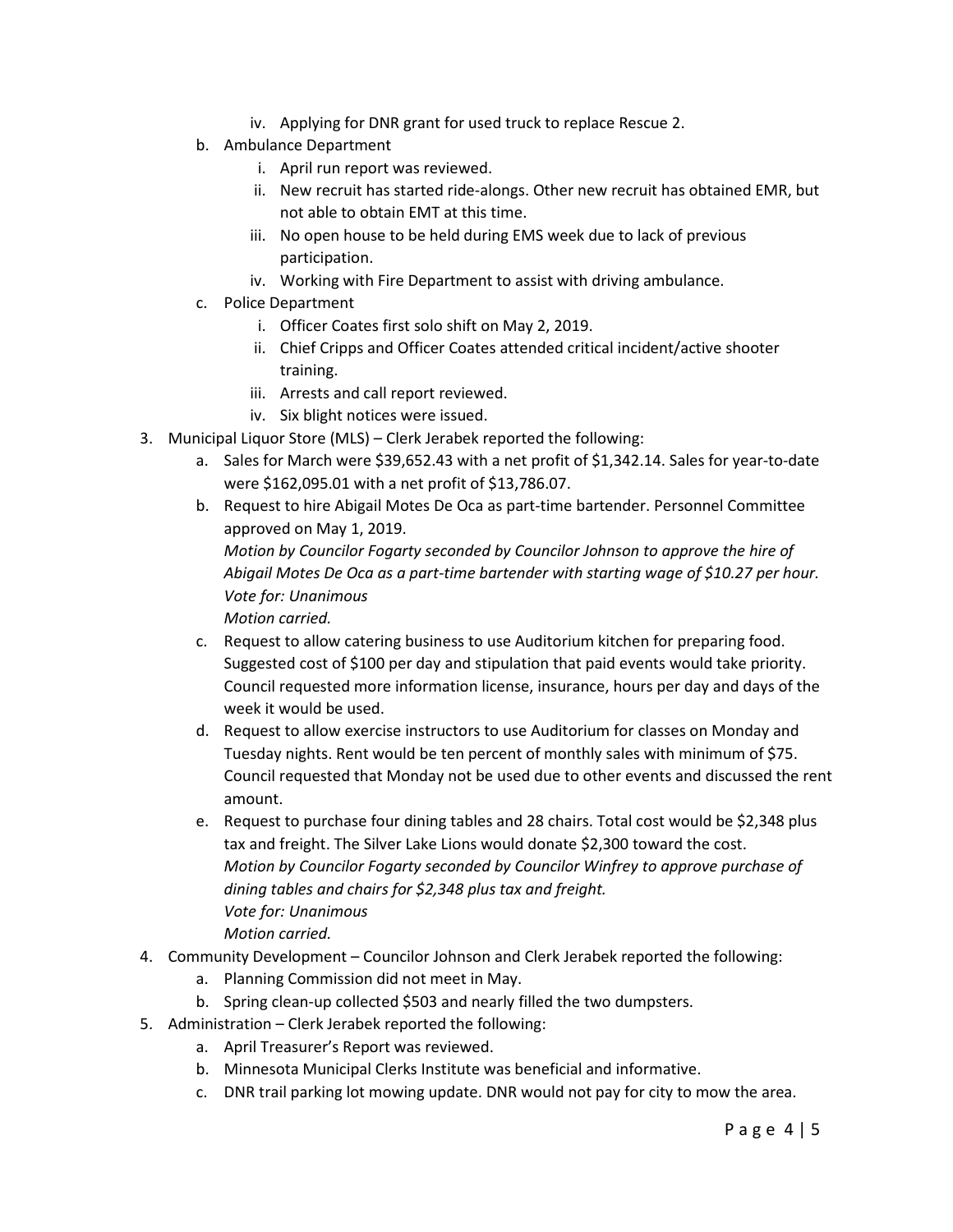- d. No bids for the office copier were received.
- e. Council reviewed 2019 Seasonal Employees COLA Wage Increase Report and Step Increase Report. *Motion by Councilor Johnson seconded by Councilor Fogarty to approve 2019 Seasonal COLA Wage Report. Vote for: Unanimous Motion carried. Motion by Councilor Johnson seconded by Councilor Winfrey to approve 2019 Seasonal Step Wage Increase Report. Vote for: Unanimous Motion carried.*

Open Discussion:

- 1. Discussed locked exterior doors at 104 Grove Ave South.
- 2. Discussed administrative fines to recoup legal and police costs.
- 3. Discussed management plan at 104 Grove Ave South.

*Motion by Councilor Fogarty seconded by Councilor Winfrey to adjourn this regular meeting of the Silver Lake City Council. Vote for: Unanimous*

*Motion carried*

Meeting adjourned at 10:08pm.

Seal of the City:

Jon Jerabek, Clerk/Treasurer